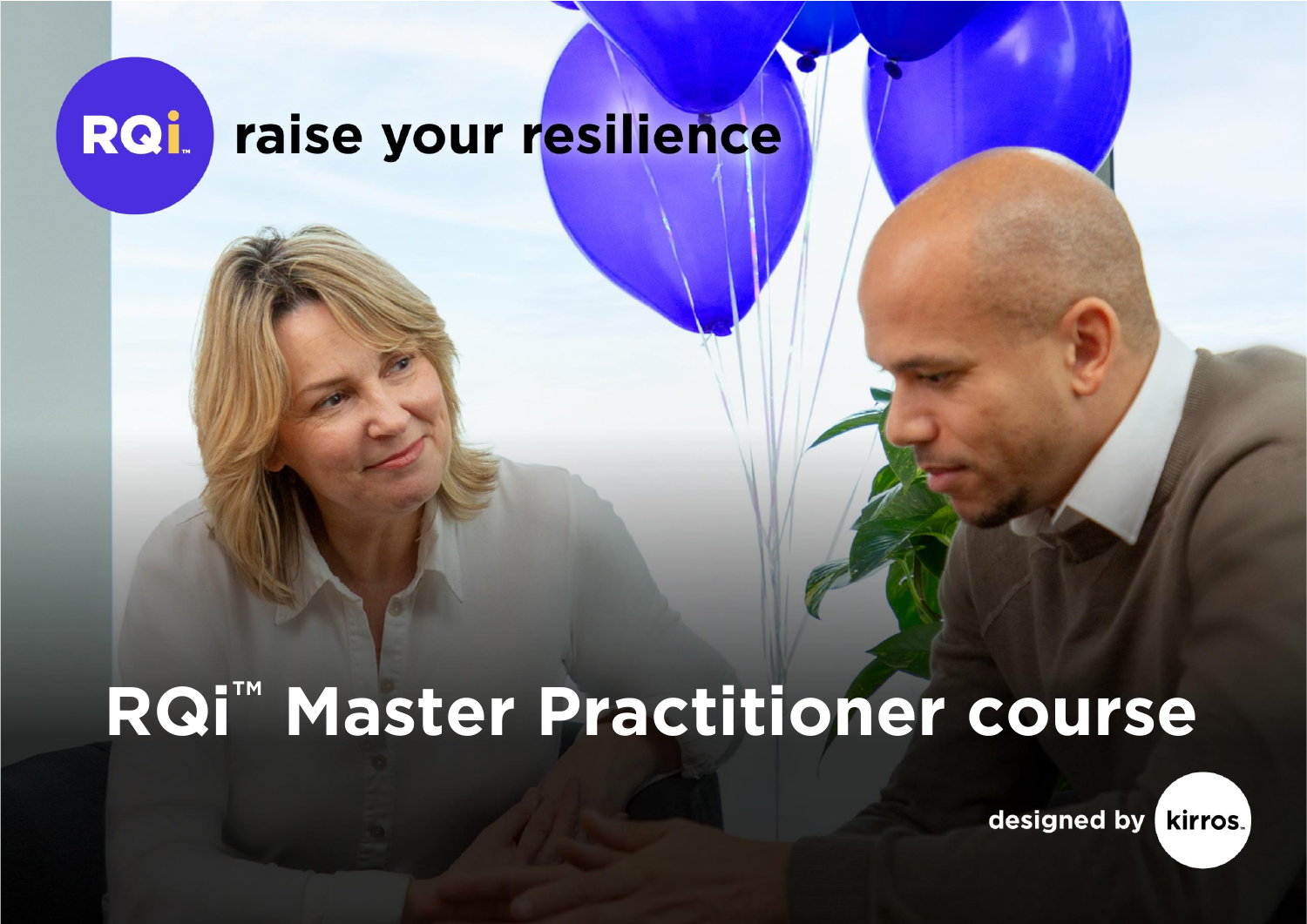

# **RQi™ Master Practitioner course**

#### **Overview**

This course is for qualified RQi™ Practitioners who want to develop their skills further. On the Master Practitioner course, you'll develop the knowledge and skills to deliver our group workshops using a selection of 21 mini modules as building blocks. This provides a full suite of workshops to promote resilience and wellbeing in the workplace.

We also demonstrate how to use the RQi Team Report<sup>™</sup> to help design group sessions for teams.

The mini-modules (pages 4 and 5) map to one or more of the RQi™ subscales and have been developed by Kirros based on research from positive psychology, health psychology, and neuroscience, over the last eight years.

The materials include presentations, trainer notes, and course workbooks.



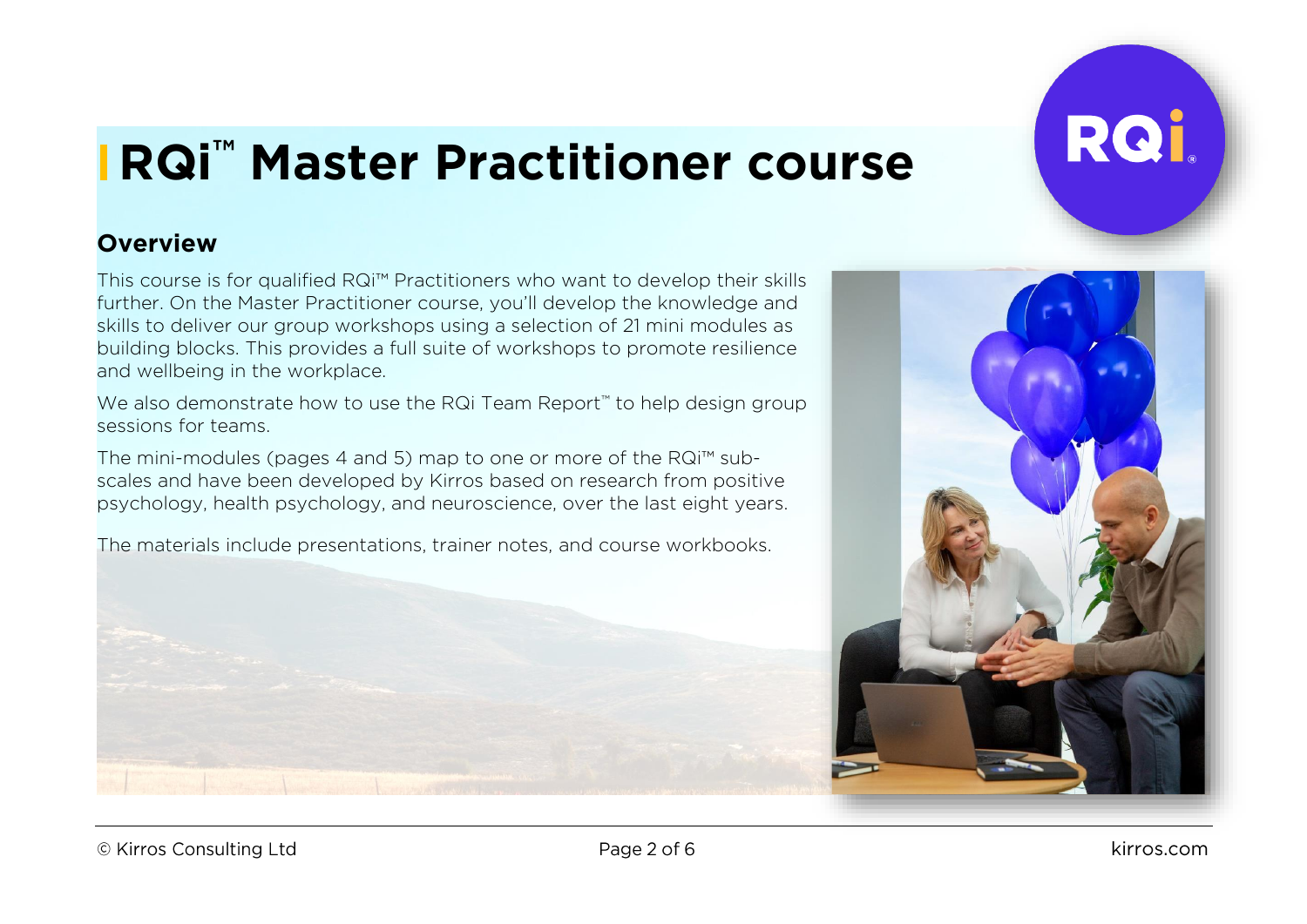#### **Course delivery**

There are four weekly sessions to attend. The first three are three hours each, delivered remotely. The final one-day workshop is run either remotely or face-to-face depending on availability of participants.

During the first three sessions, the facilitators deliver a selection of workshop modules, so you experience the content first hand. During the fourth session, you'll deliver selected materials yourself to the rest of the group, with discussion and structured feedback.

There are also remote learning exercises with the RQi Team Report™ demonstrating how to use the report to guide module selection for group workshops with teams. Lastly, there is a reading list with a mix of mandatory and optional articles.

#### **Facilitators**

This course is delivered by Matthew Critchlow, Managing Director of Kirros and Visiting Lecturer at the University of Westminster. Matthew will be accompanied by one or more RQi™ Master Practitioners on the course.

#### **Fees & terms**

The standard fee for the RQi™ Master Partitioner is £1,600 +VAT which includes the licence to use workshop materials designed by Kirros to the end of the next calendar year, after course completion. Annual renewal of the Master Practitioner licence is £250 +VAT in subsequent years.

Kirros commits to regular updates of the materials based on Practitioner feedback and new research.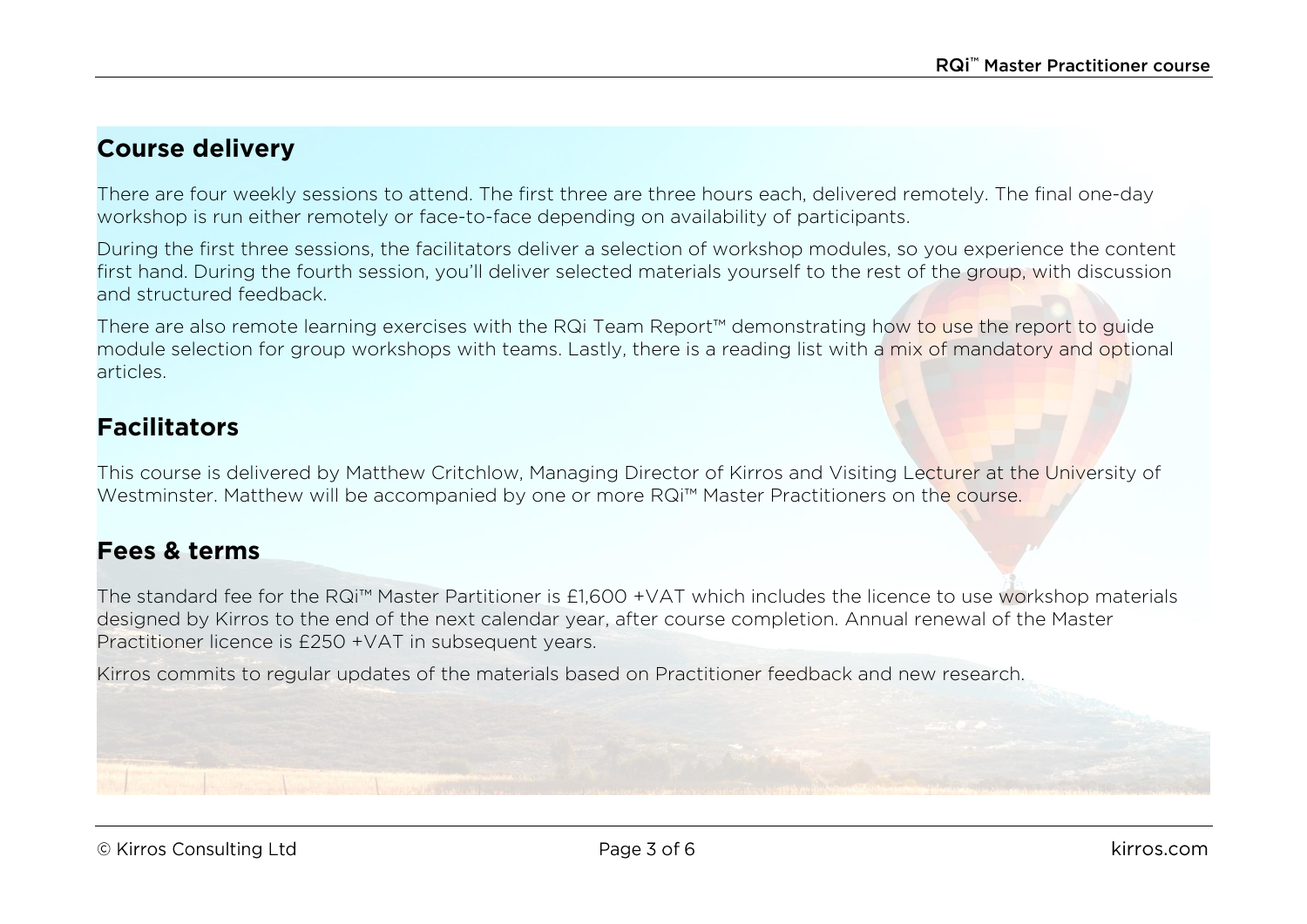| <b>Element</b>                            | <b>Module</b> (and associated sub-scales)                                                                                                                                                                                                                                                                                                                                                                          | <b>Sources and additional learning</b>                                                                                                                                                                                                                                                      |
|-------------------------------------------|--------------------------------------------------------------------------------------------------------------------------------------------------------------------------------------------------------------------------------------------------------------------------------------------------------------------------------------------------------------------------------------------------------------------|---------------------------------------------------------------------------------------------------------------------------------------------------------------------------------------------------------------------------------------------------------------------------------------------|
| <b>Purpose &amp;</b><br><b>Fulfilment</b> | Flow (Work Engagement and General<br>Engagement)<br>2. Job satisfaction and Job Crafting (Work<br>Engagement)<br>3. Personal values exercise (Meaning &<br>Purpose)<br>4. Identifying strengths with the Values In<br>Action Inventory of character strengths<br>(VIA-IS) (Engagement and Meaning &<br>Purpose)<br>5. Goal Setting techniques (SMART and Well-<br>Formed Outcome)<br>(Engagement and Perseverance) | Authentic Happiness (by Martin Seligman, 2003):<br>Renewing Strength & Virtue and Your Signature<br>Strengths<br>VIA Survey online Personal Values Exercise<br>(optional)<br>Goal setting exercises developed by Kirros based<br>on multiple sources.                                       |
| <b>Positive Mindset</b>                   | 6. Stephen Covey's Sphere of Concern<br>(Personal Control)<br>7. Attributional Style and positive self-talk<br>(Optimism)<br>Best Possible Selves Exercise (Optimism)<br>8.                                                                                                                                                                                                                                        | 7 Habits of Highly Successful People (by Stephen<br>Covey7) - Habit no.1 Be Proactive<br>Learned Optimism (by Martin Seligman)<br>Best Possible Selves exercise (based on the work<br>of Sonja Lyubomirsky and Laura King)<br>Self-Efficacy by A Bandura<br>Self-Compassion by Kristin Neff |

# **Group workshop materials**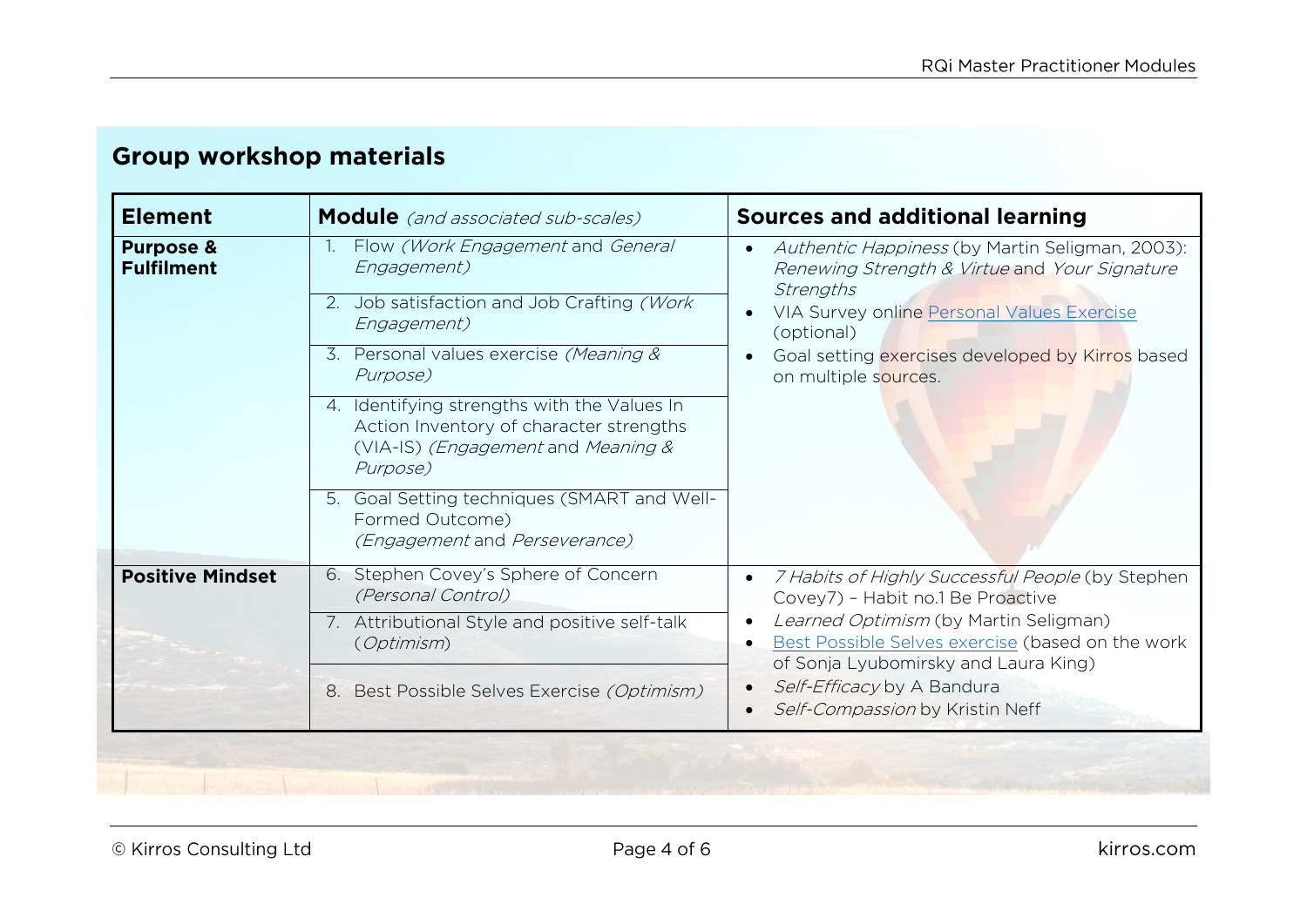| <b>Supportive</b><br><b>Relationships</b><br><b>Managing</b><br><b>Problems</b> | 9. Board of Directors exercise<br>10. Active and Constructive Responding<br>(discussion) (Belonging)<br>11. Planning and prioritisation with the<br>Eisenhower Matrix and<br>12. Daniel Levitin's To-Do List Management<br>(Planning and Taking Action)    | Authentic Happiness by Martin Seligman (2003)<br>The Organized Mind (by Daniel Levitin)<br>7 Habits of Highly Successful People (by Stephen<br>Covey7) - Habit no.3 First Things First.<br>7-Step Problem-Solving Technique - developed by<br>Kirros                                                                      |
|---------------------------------------------------------------------------------|------------------------------------------------------------------------------------------------------------------------------------------------------------------------------------------------------------------------------------------------------------|---------------------------------------------------------------------------------------------------------------------------------------------------------------------------------------------------------------------------------------------------------------------------------------------------------------------------|
|                                                                                 | 13. Problem-solving techniques (Planning)                                                                                                                                                                                                                  |                                                                                                                                                                                                                                                                                                                           |
| <b>Managing</b><br><b>Emotions</b>                                              | 14. Negativity Bias and Positive Reframing<br>15. The Frame Game<br>(Positive Reframing)<br>16. Three Blessings Exercise Gratitude<br>Journaling (Positive Reframing)<br>17. ABCD model of emotion regulation                                              | Thinking Fast and Slow (by Daniel Kahneman),<br>chapter 28 Bad Events.<br>Authentic Happiness by Martin Seligman (2003); In<br>chapter 6: Optimism about the Future pp 93 - 100.<br>The Frame Game developed by Kirros.<br>The How of Happiness (by Sonja Lyubomirsky).<br>Chapter 4.                                     |
| <b>Managing</b><br><b>Physiology</b>                                            | 18. Introduction to stress physiology and The<br>Chimp Brain (Physical Practices)<br>19. Stress recovery and energy management<br>(Physical Practices)<br>20. Introduction to mindfulness (Physical<br>Practices)<br>21. Better sleep (Physical Practices) | Chapters 1 and 2 in The Chimp Paradox by Prof<br><b>Steve Peters</b><br>Amy Cuddy video on Power Poses<br>Mindfulness An Introduction (2013), by Naik, Harris<br>and Forthun.<br>Pages 5 - 9 and 16 - 19 of Improving Sleep - A<br>guide to a good night's rest. Harvard Medical<br>School Special Medical Report (2015). |

# **Group workshop materials**